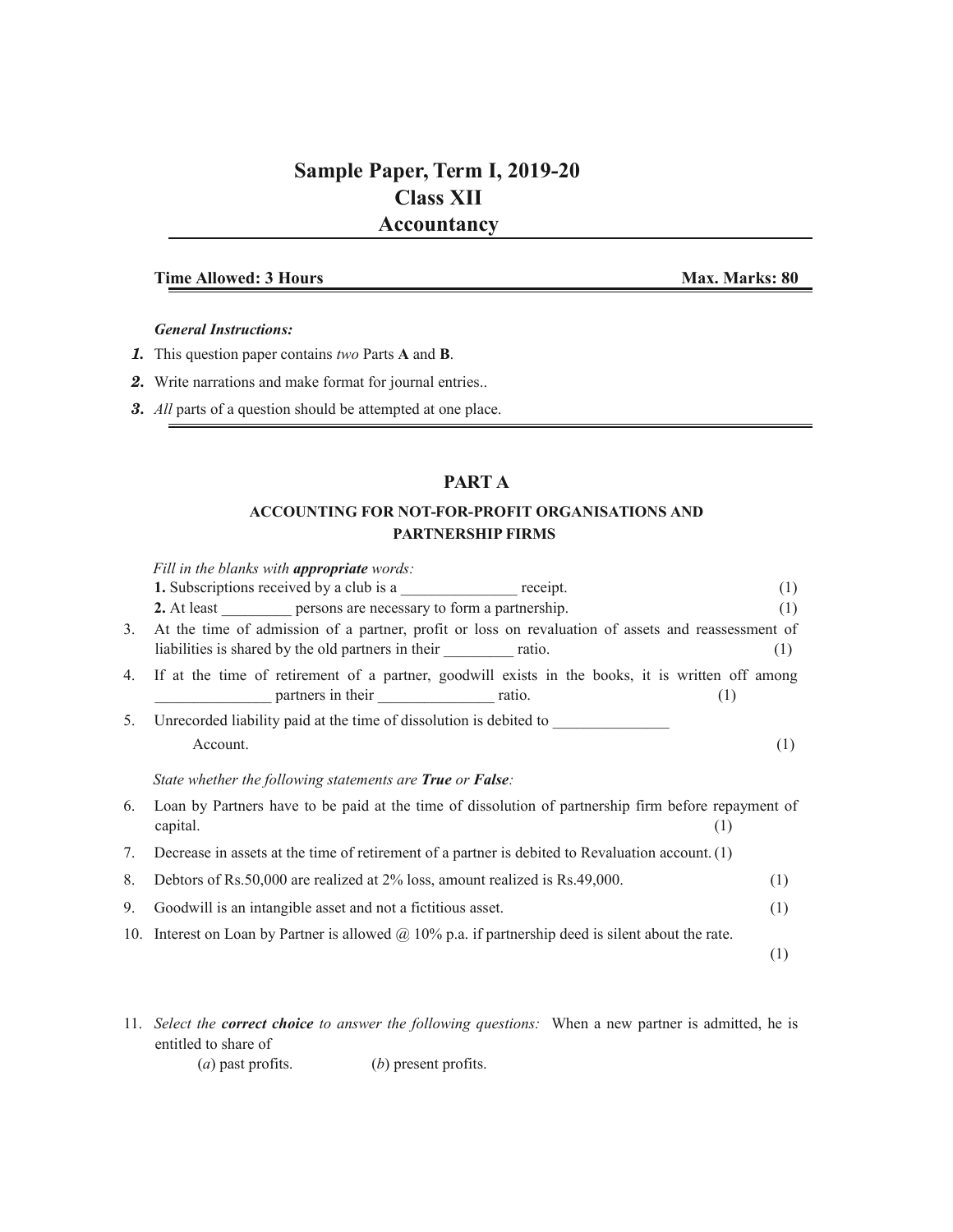| $(c)$ future profits.                                             | $(d)$ reserve appearing in the balance sheet of the firm. |     | (1) |
|-------------------------------------------------------------------|-----------------------------------------------------------|-----|-----|
| 12. Gaining ratio is calculated at the time of                    | ( <i>a</i> ) retirement of a partner only.                |     |     |
| (b) death of a partner only.                                      |                                                           |     |     |
| (c) admission of a partner only.                                  |                                                           |     |     |
| (d) change in profit-sharing ratio/retirement/death of a partner. |                                                           | (1) |     |
| 13. Partner's Loan account is a                                   |                                                           |     |     |
| (a) Personal Account                                              | (b) Real Account                                          |     |     |
| (c) Nominal Account                                               | (d) Expense Account                                       |     |     |

14, A,B and C are partners as 4:5:3. C retires and existing partner's new ratio is 7:8. Sacrificing ratio will be

(a) 8:7 (b) 4:5 (c) 1:1 (d) 2:1 (1)

15. Show how will be the following items dealt while preparing final accounts of Queen's Club for the year ending 31st March, 2019:

Expenditure on construction of Building ` 3,60,000. The construction work is in progress and has not yet completed.

| Opening Capital Fund                             | 10,80,000 |     |
|--------------------------------------------------|-----------|-----|
| Opening Building Fund                            | 4,80,000  |     |
| Donation received for Building                   | 6,00,000  |     |
| Opening 10% Building Fund Investments            | 4,80,000  |     |
| Interest received on Building Fund Investments : | 48,000    | (3) |

- 16. *A*, *B*, and *C* were partners sharing profits and losses in the ratio of 4 : 3 : 2 respectively. *B* retired when the capitals of *A*, *B* and *C* before the adjustments were ` 2,19,500, ` 1,14,000 and ` 1,16,500 respectively. On the date of retirement, firm's goodwill was valued at ` 2,16,000 and Loss on Revaluation of Assets and Reassessment of Liabilities was ` 27,000, General Reserve ` 63,000 and the Cash and Bank Balance on that date was ` 1,86,000. *B* was to be paid through amount brought by *A* and *C* in a manner that their capitals become proportionate to their new profit-sharing ratio of 5 : 3. Calculate the amount to be paid or to be brought by the continuing partners if minimum Cash and Bank Balance of ` 1,00,000 was to be maintained. All transactions are through Bank. Pass the necessary Journal entries. (3)
- 17. Show the following information in financial statements of a N.P.O:- (4) Tournament expenses Rs.8,50,000; Tournament fund Rs.5,00,000; Donation for Tournament fund Rs.3,40,000; Sale of tournament tickets Rs. 1,80,000
- 18. X and Y were partners as 3:1. They decided that with effect from 1<sup>st</sup> April, 2019, they would share profits and losses in the ratio of 3:2. The partnership deed provided that in event of any change in ratio, the goodwill should be valued at the total of three years' profits preceding the date the decision became effective. The profits for 2016-17, 2017-18 and 2018-19 were Rs.80,000, Rs.70,000 and Rs.90,000 respectively. Pass the necessary journal entry to give effect to the above arrangement assuming that partners capitals are fixed.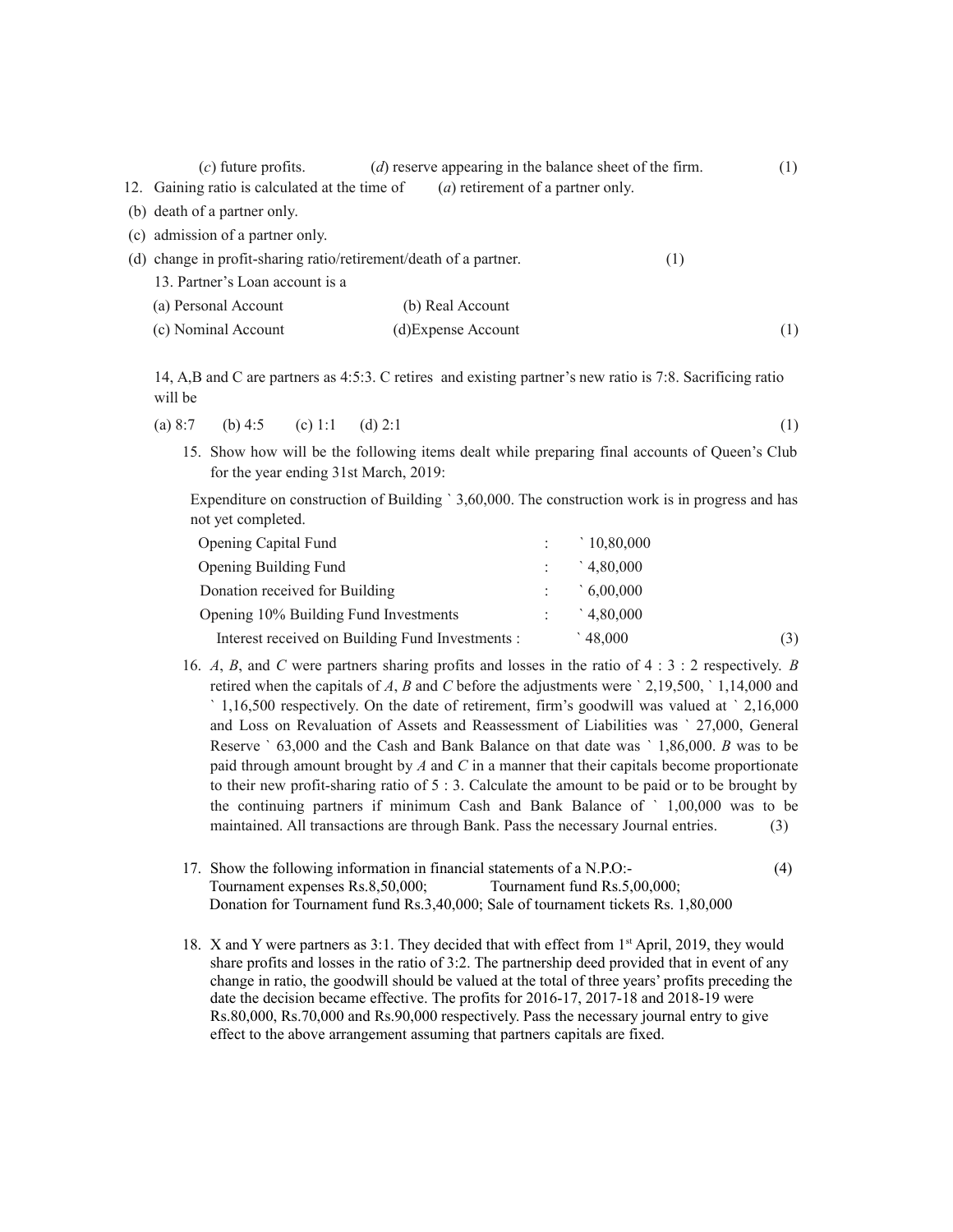Or

On  $1<sup>st</sup>$  April, 2018 an existing firm had assets of Rs.4,00,000 including cash of Rs.4,000. Its creditors amounted to Rs.2,10,000 on that date. The partners' capital accounts showed a balance of Rs.1,60,000 while the reserves fund amounted to Rs.30,000. If the normal rate of return is 15% and the goodwill of the firm is valued at Rs.63,000 at 3 year's purchase of super profits, find the average profits of the firm (4)

- 19. (*a*)Kumar and Raja are partners in a firm sharing profits in the ratio of 7 : 3. Their fixed capitals were: Kumar ` 9,00,000 and Raja ` 4,00,000. The Partnership Deed provided following:
- (i) Interest on Capital  $\omega$  9% per annum.
- (ii) Kumar's salary ` 50,000 per year and Raja's salary ` 3,000 per month.

But the profit for the year was distributed without providing for the above.

Profit for the year ended 31st March, 2019 was ` 2,78,000. Pass adjustment entry.

- (*b*)Give *any one* distinction between sacrificing ratio and gaining ratio.  $(3 + 1)$
- 20. *X* and *Y* were partners in a firm, sharing profits in the ratio of 2 : 3. On 31st March, 2019, their Balance Sheet was as follows:

| Liabilities                  |          |          | Assets            |          |
|------------------------------|----------|----------|-------------------|----------|
| Creditors                    |          | 1,05,000 | Bank              | 1,55,000 |
| Workmen Compensation Reserve |          | 1,00,000 | <b>Stock</b>      | 1,00,000 |
| Capital $A$ / $cs$ :         |          |          | Furniture         | 1,00,000 |
| X                            | 2,00,000 |          | Computers         | 50,000   |
| Y                            | 3,00,000 | 5,00,000 | Land and Building | 3,00,000 |
|                              |          | 7,05,000 |                   | 7,05,000 |
|                              |          |          |                   |          |

 The partners decided to dissolve the firm on 1st April, 2019. The assets and liabilities were settled as follows:

- (i) *X* agreed to take Land and Building at ` 3,50,000 against payment.
- (ii) Stock was sold for ` 90,000.
- (iii) Creditors accepted furniture and computers in full settlement of their claims.

Pass necessary Journal entries for dissolution of the firm.

*Or*

Ram and Shyam are partners in a firm sharing profits in the ratio of 2 : 3. They decided to dissolve the firm. On 31st March, 2019, their Balance Sheet was as follows:

BALANCE SHEET *as on 31st March, 2019*

| Liabilities          |        |          | Assets    |          |
|----------------------|--------|----------|-----------|----------|
| Creditors            |        | 65,000   | Land      | 1,20,000 |
| <b>Bills Payable</b> |        | 35,000   | Machinery | 65,000   |
| Capital A/cs:        |        |          | Goodwill  | 10,000   |
| Ram                  | 75,000 |          | Stock     | 25,000   |
| Shyam                | 75,000 | 1,50,000 | Debtors   | 20,000   |
|                      |        |          | Bank      | 10,000   |
|                      |        |          |           |          |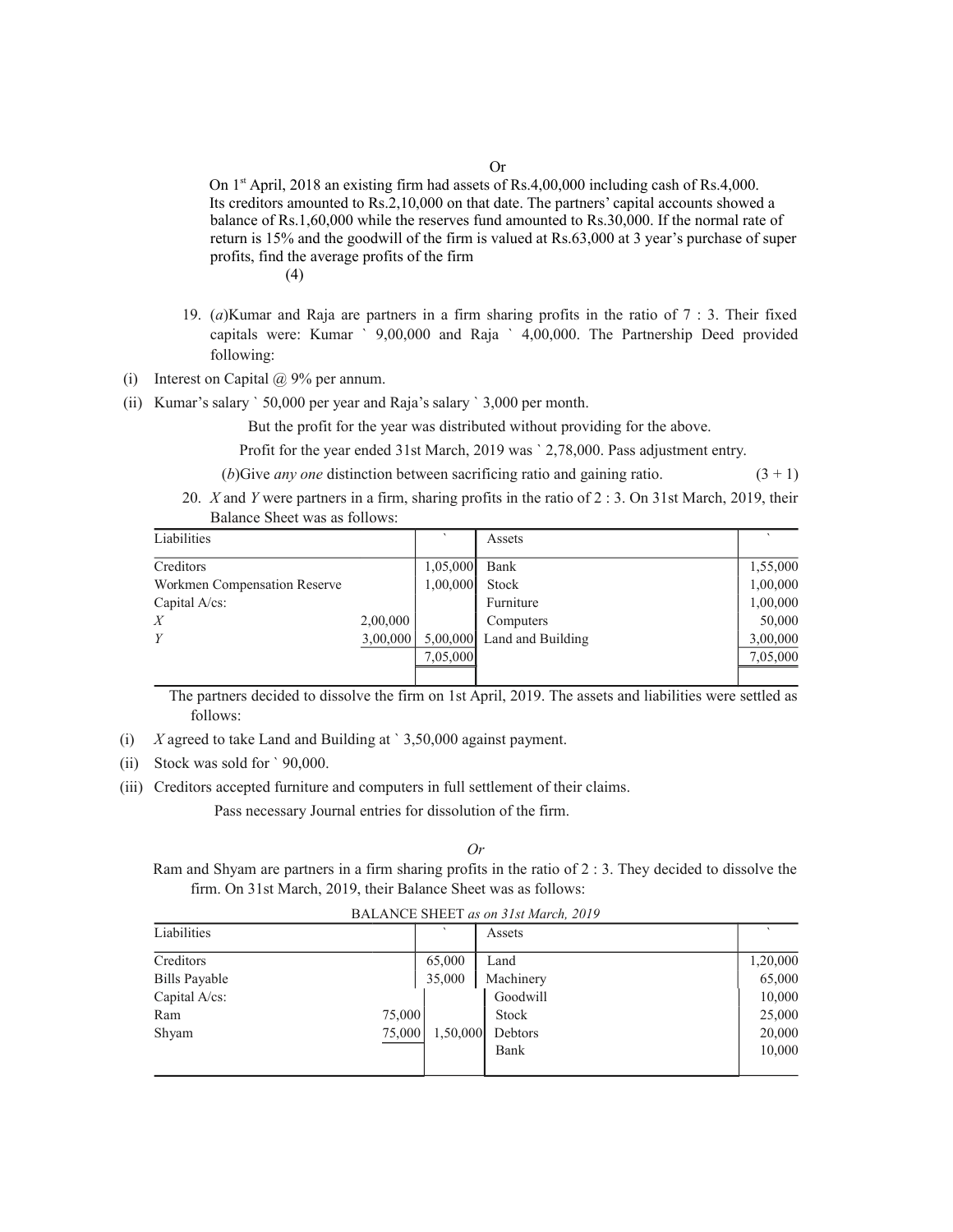

Ram paid creditors the amount due less 15% and Shyam paid bills payable in full. Assets realised as follows: Land ` 96,000; Machinery ` 35,000; Stock 25% *less* and Debtors ` 12,500. Expenses on realisation` 1,750 were paid by Shyam.

Prepare Realisation Account, Partners' Capital Accounts and Bank Account. (6)

**21.** Following is the Receipts and Payments Account of Literacy Club for the year ended 31st March, 2019:

| $L^r$ .<br>RECEIF 13 AND FATIMENTS ACCOUNT for the year ended 31st March, 2019 |          |                                   |          |
|--------------------------------------------------------------------------------|----------|-----------------------------------|----------|
| Receipts                                                                       |          | Payments                          |          |
| To Balance $b/f$                                                               | 20,000   | By Building                       | 1,08,000 |
| To Donation                                                                    | 1,00,000 | By Match Expenses                 | 900      |
| To Life Membership Fees                                                        | 8.000    | By Furniture                      | 5,100    |
| To Receipts from Matches                                                       | 16.000   | By 10% Investments                | 32,000   |
| To Subscriptions                                                               | 10.400   | By Salaries: Y/E 31st March, 2018 | 4,000    |
| To Lockers' Rent                                                               | 800      | $Y/E$ 31st March, 2019<br>10,000  | 14,000   |
| To Interest on Investments                                                     | 480      | By Insurance                      | 700      |
| To Sale of Furniture (Book Value ` 1,600)                                      | 2,000    | By Sundry Expenses                | 1,940    |
| To Entrance Fees                                                               | 6.000    | By Balance $c/f$                  | 1,040    |
|                                                                                | 1,63,680 |                                   | 1,63,680 |

| Dr. | RECEIPTS AND PAYMENTS ACCOUNT for the year ended 31st March, 2019 |  |
|-----|-------------------------------------------------------------------|--|
|     |                                                                   |  |

*Additional Information:*

(i) Subscriptions outstanding on 31st March, 2018 were ` 200 and on 31st March, 2019 were ` 1,380.

- (ii) Outstanding salaries for the year ended 31st March, 2019 were ` 800 and outstanding sundry expenses were ` 600.
- (iii) Donation includes ` 20,000 for general donations and balance for building.
- (iv) 10% Investments were purchased on 1st July, 2018.

Prepare Income and Expenditure Account of the Club for the year ended 31st March, 2019. (6)

**22.** *A*, *B* and *C* are partners in a firm sharing profits and losses in the ratio of 3 : 2 : 1.

| Liabilities                             |        | $\cdot$  | Assets                                                      |                  |
|-----------------------------------------|--------|----------|-------------------------------------------------------------|------------------|
| Creditors                               |        | 30,000   | Cash in Hand                                                | 18,000           |
| Bills Payable                           |        | 16,000   | 25,000<br>Debtors                                           |                  |
| <b>General Reserve</b><br>Capital A/cs: |        | 12,000   | Less: Provision for Doubtful Debts<br>3,000<br><b>Stock</b> | 22,000<br>18,000 |
| $\overline{A}$                          | 40,000 |          | Furniture                                                   | 30,000           |
| $\boldsymbol{B}$                        | 40,000 |          | Machinery                                                   | 68,000           |
| $\mathcal{C}_{0}^{0}$                   | 30,000 | 1,10,000 | Goodwill                                                    | 12,000           |
|                                         |        | 1,68,000 |                                                             | 1,68,000         |

Their Balance Sheet as at 31st March, 2019 is as under:

*B* retired on 1st April, 2019 on the following terms: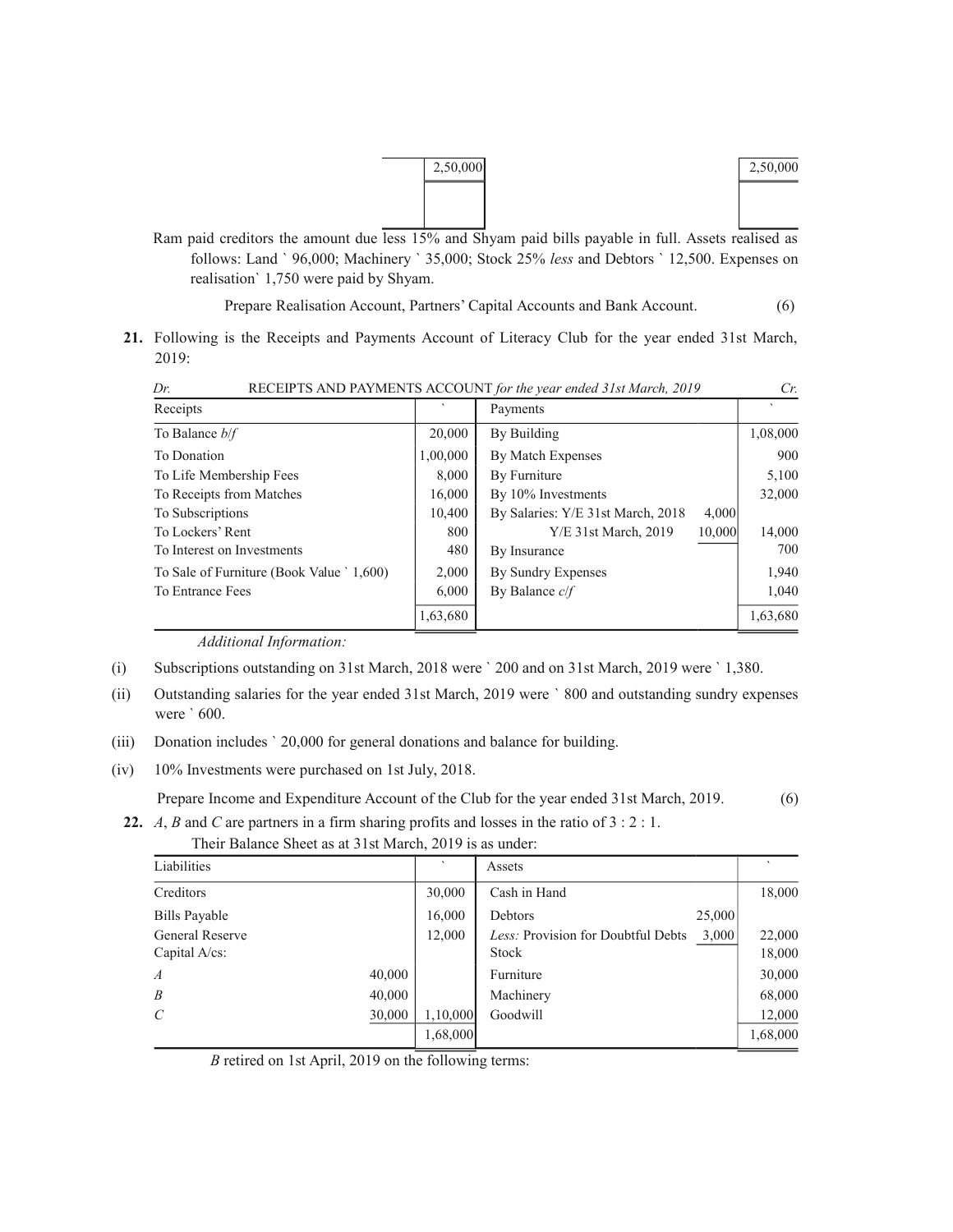- (i) Provision for Doubtful Debts will be raised by ` 1,000.
- (ii) Stock will be reduced by 10% and Furniture by 5%.
- (iii) There is an outstanding claim for damages of `1,100 and it is to be provided in the books.
- (iv) Creditors will be written back by ` 6,000.
- (v) Machinery be reduced by 5%.
- (vi) Out of the fire insurance premium paid during the year, ` 3,400 be carried forward as prepaid.
- (vii) Goodwill of the firm is valued at ` 24,000.
- (viii) *B* is paid his dues with the amount brought in by *A* and *C* in a manner that their capitals are in proportion to their new profit-sharing ratio of 3 : 2.

 Prepare Revaluation Account, Partners' Capital Accounts and the Balance Sheet of the New Firm. An adjustment for goodwill is made at the time of retirement of *B*.

*Or*

 *A* and *B* are partners in a firm sharing profits in the ratio of 3 : 2. Their Balance Sheet as at 31st March, 2019 stood as under:

| Liabilities            |        | $\cdot$  | Assets                                   |          |
|------------------------|--------|----------|------------------------------------------|----------|
| Capital A/cs:          |        |          | Machinery                                | 33,000   |
| $\boldsymbol{A}$       | 35,000 |          | Furniture                                | 15,000   |
| $\boldsymbol{B}$       | 30,000 | 65,000   | Investments                              | 20,000   |
| <b>General Reserve</b> |        | 10,000   | <b>Stock</b>                             | 23,000   |
| Bank Loan              |        | 9,000    | 19,000<br>Debtors                        |          |
| Creditors              |        | 36,000   | Less: Provision for Doubtful Debts 2,000 | 17,000   |
|                        |        |          | Cash                                     | 12,000   |
|                        |        | 1,20,000 |                                          | 1,20,000 |
|                        |        |          |                                          |          |

 On 1st April, 2019, they admitted *C* into partnership for 1/4th share in the profits on the following terms:

- (i) *C* brings capital proportionate to his share. He brings ` 7,000 in cash as his share of goodwill.
- (ii) All debtors are good.
- (iii) Depreciate stock by 5% and furniture by 10%.
- (iv) An outstanding bill for repairs ` 1,000 will be brought in the books.
- (v) Half of the investments were to be taken over by *A* and *B* in their profit-sharing ratio at book value.
- (vi) Bank loan is paid off.
- (vii) Partners agreed to share future profits in the ratio of 3 : 3 : 2.
- (viii) *A* and *B* decided to allow a salary of ` 50,000 per annum for the extra efforts and time devoted by him to the business.

 Prepare Revaluation Account, Partners' Capital Accounts and Balance Sheet after admission of *C* into the partnership. (8)

23. The following is the receipt  $\&$  payment account of Lions club for the year ended 31<sup>st</sup> March, 2018:

RECEIPT AND PAYMENT ACCOUNT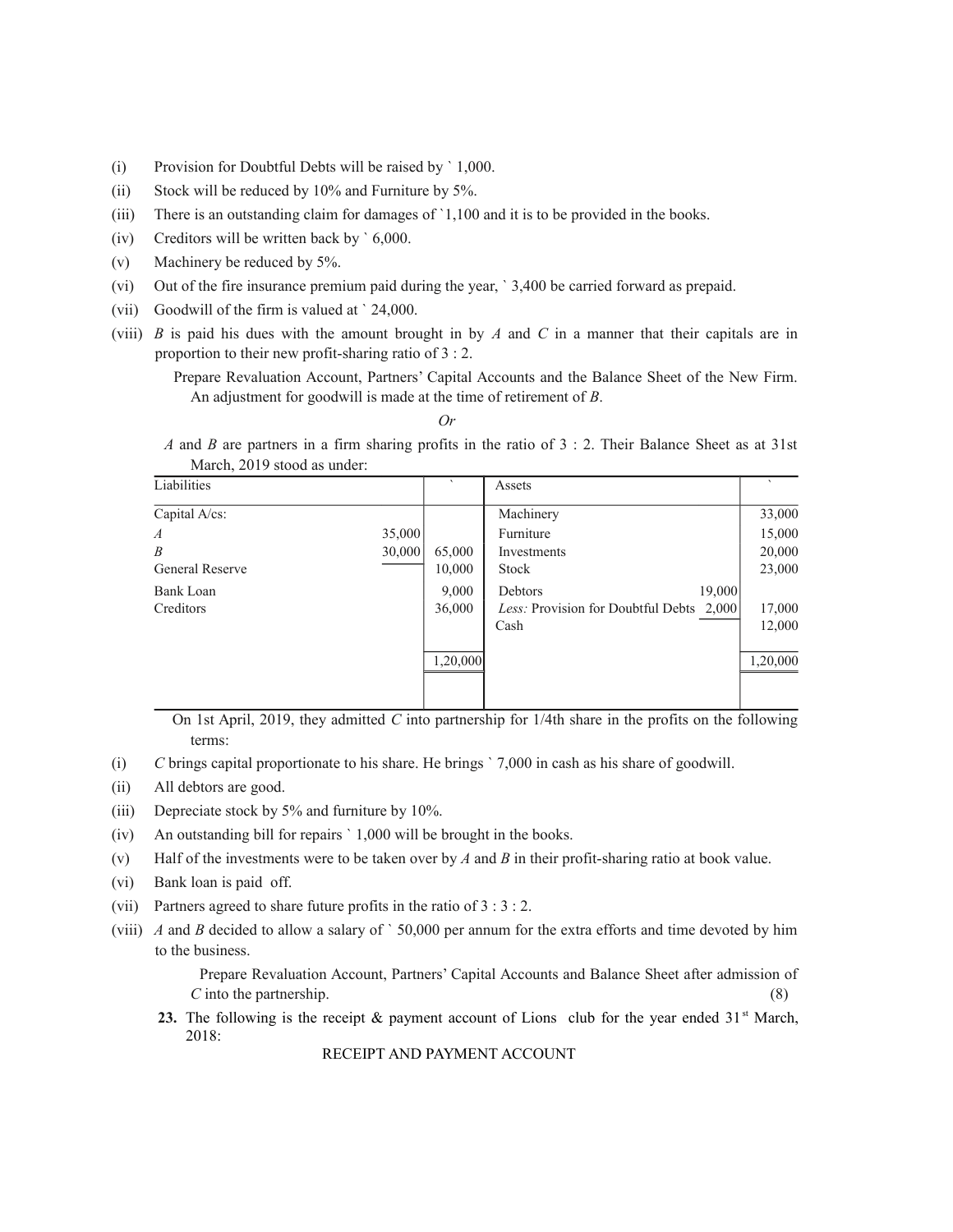| Receipts                   | Rs.      | Payments                  | Rs.      |
|----------------------------|----------|---------------------------|----------|
| To Balance b/d             | 1,62,000 | By salaries               | 1,66,000 |
| To subscription            | 1,80,000 | By stationery             | 20,000   |
| To Tournament Fund         | 1,64,000 | By rent                   | 48,000   |
| To interest on investment  | 65,000   | By Telephone expenses     | 8,000    |
| To Donations               | 1,00,000 | By Sports Material        | 78,000   |
| To sale of concert Tickets | 2,47,000 | By 6% Investments         | 5,00,000 |
|                            |          | By miscellaneous expenses | 24,000   |
|                            |          | By Concert Expenses       | 58,000   |
|                            |          | By balance c/d            | 16,000   |
|                            | 9,18,000 |                           | 9,18,000 |

The following information is provided:

(i) Subscription includes Rs.10,000 for 2016-17 and Rs18,000 for 2018-19.

- (ii) Stock of stationery on  $31<sup>st</sup>$  March, 2017 and 2018 was Rs.4,000 and Rs.6,200 respectively.
- (iii) Stock of sports material at the beginning and end of the year were Rs.18,000 and Rs.31,000 respectively.
- (iv) Rent includes Rs.4,000 paid for March, 2017. Rent for March, 2018 is outstanding.
- $(v)$  Telephone expenses include Rs.1,800 as quarterly rent up to 31<sup>st</sup> May,2018.
- (vi) The value of building as on  $31<sup>st</sup>$  March, 2017 was Rs.5,00,000 and you are required to write off depreciation  $(a)$  5%.

(vii) The value of investments on  $31<sup>st</sup>$  March, 2017 was Rs.10,00,000 and the club made similar additional investment during the year on 1<sup>st</sup> October, 2017. Prepare Income  $&$  Expenditure Account for the year ended  $31<sup>st</sup>$  March, 2018 and Balance Sheet on that date.

| The following particulars relate to Galaxy club for the year ended $31st March$ , 2016: |
|-----------------------------------------------------------------------------------------|
| RECEIPT AND PAYMENT ACCOUNT                                                             |

| Receipt                | Rs.      | Payments              | Rs.      |
|------------------------|----------|-----------------------|----------|
| To Balance b/d         | 1,00,000 | By salaries           | 1,30,500 |
| To Subscription:       |          | By stationery         | 40,000   |
| 2014-15<br>2,400       |          | By rates & taxes      | 36,000   |
| 2015-16<br>1,26,600    |          | By telephone expenses | 6,000    |
| 2016-17<br>4,800       | 1,33,800 | By investments        | 75,000   |
| To profit from canteen | 90,000   | By postage            | 10,500   |
| To sundry income       | 2,500    | By sundry expenses    | 28,000   |
| To sale of newspapers  | 13,200   | By balance c/d        | 50,000   |
| To dividends           | 48,500   |                       | 1,72,000 |
| To donations           | 1,00,000 |                       |          |
| To entrance fee        | 60,000   |                       |          |
|                        | 5,48,000 |                       | 5,48,000 |
| To Balance b/d         | 1,00,000 | By salaries           | 1,30,500 |
| To Subscription:       |          | By stationery         | 40,000   |
| 2014-15<br>2,400       |          | By rates & taxes      | 36,000   |
| 1,26,600<br>2015-16    |          | By telephone expenses | 6,000    |
| 2016-17<br>4,800       | 1,33,800 | By investments        | 75,000   |
| To profit from canteen | 90,000   | By postage            | 10,500   |
| To sundry income       | 2,500    | By sundry expenses    | 28,000   |
| To sale of newspapers  | 13,200   | By balance c/d        | 50,000   |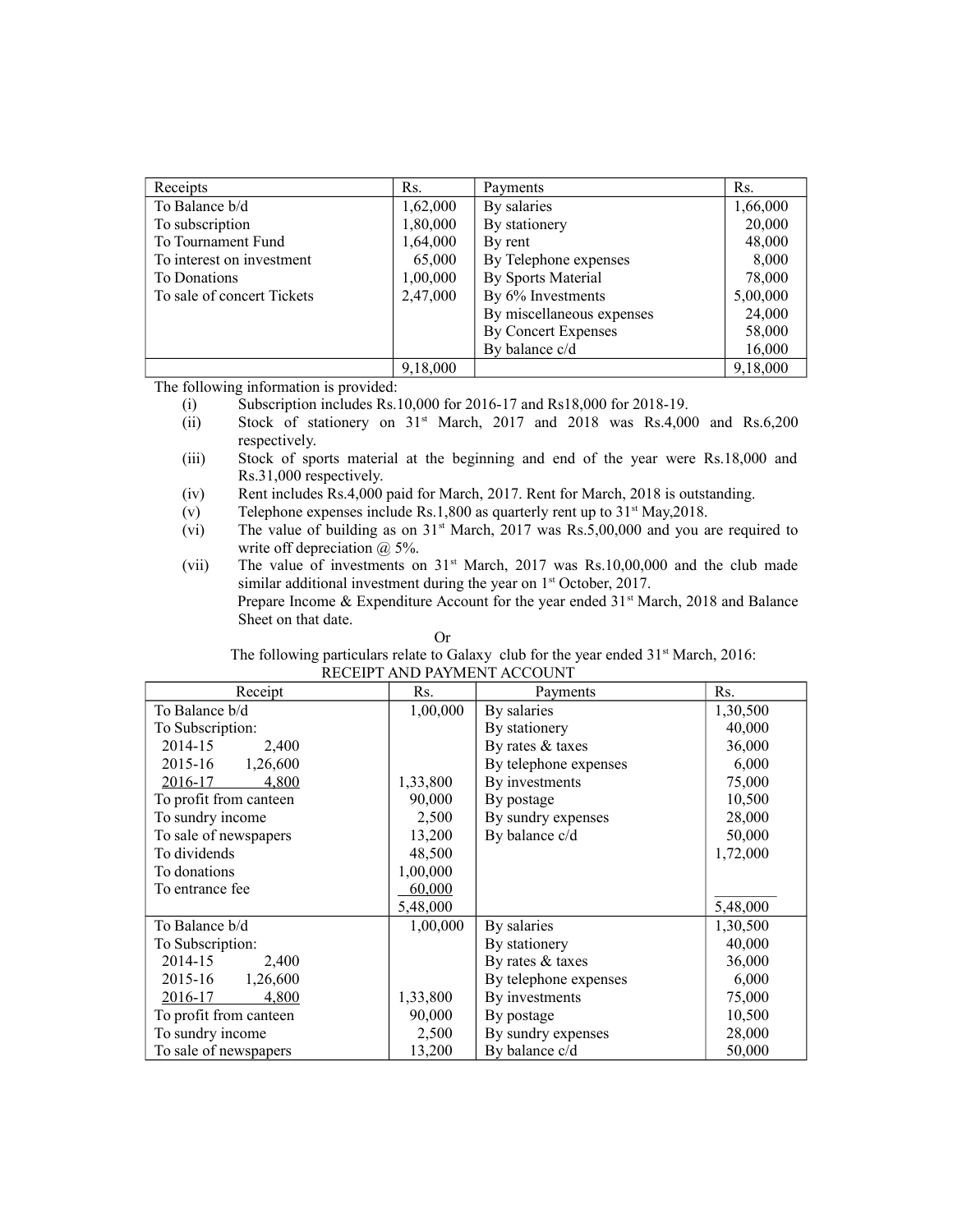| To dividends    | 48.500   | 1,72,000 |
|-----------------|----------|----------|
| To donations    | 1,00,000 |          |
| To entrance fee | 60,000   |          |
|                 | 5,48,000 | 5,48,000 |

You are required to prepare an Income & Expenditure Account and a Balance sheet after making the following adjustments:-

- (i) There are 500 members each paying annual subscription of Rs.300; Rs.5,000 being in arrears for 2014-15 at the beginning of this year.
- (ii) A donation of Rs.20,000 was wrongly included in subscription of the current year.
- (iii) Entire donation and ½ of entrance fees are to be capitalized.
- (iv) Stock of stationery on  $31<sup>st</sup>$  March, 2015 was Rs.3,000 and on  $31<sup>st</sup>$  march 2016 Rs.5,400.
- (v) Cost of Building is Rs.6,00,000. Depreciate it at 5%.

Prepare Income & Expenditure account and a Balance Sheet on 31.3.2016 (8)

#### **PART B**

#### **ANALYSIS OF FINANCIAL STATEMENTS**

*Fill in the blanks with appropriate words:* 24. Cash Flows are inflows and outflows of Cash and  $(1)$ 

| $\mathcal{L}$ $\pi$ . Cash I fows are inflows and outflows of Cash and                       |     |
|----------------------------------------------------------------------------------------------|-----|
| 25. The principle revenue producing activities of the enterprise are known as<br>activities. | (1) |
| State whether the following statements are <b>True</b> or <b>False</b> :                     |     |
| 26. Ratio analysis ignores qualitative factors.                                              | (1) |
| 27. Vertical analysis is conducted for two or more accounting periods.                       |     |

*Select the correctchoice to answer the following questions:*

- 28. Comparison of values of one period with those of another period for the same firm is (*a*) Intra-firm comparison. (*b*) Inter-firm comparison.
- (c) Pattern comparison. (*d*) Trend comparison. (1)
- 29. While preparing Common-size Balance Sheet, each item of Balance Sheet is expressed as % of

(*a*) Non-currentAssets. (*b*) CurrentAssets.

- (c) Non-currentLiabilities. (*d*) Total Assets. (1)
- 30. (*a*) Calculate values of Opening and Closing Inventories from the following information:
	- Revenue from Operations: ` 6,00,000; Gross Profit Ratio = 25%. Inventory Turnover Ratio = 5 Times. Closing Inventory is ` 12,000 more than the Opening Inventory.
	- (*b*) Net profit after interest and tax ` 1,00,000; Current Assets ` 4,00,000; Current Liabilities ` 2,00,000; Tax Rate 20%; Fixed Assets ` 6,00,000; 10% Long-term debt ` 4,00,000.

Calculate Return on Investment. (4)

(*b*)Prepare Common-size Balance Sheet from the following information:

31st March, 31st March,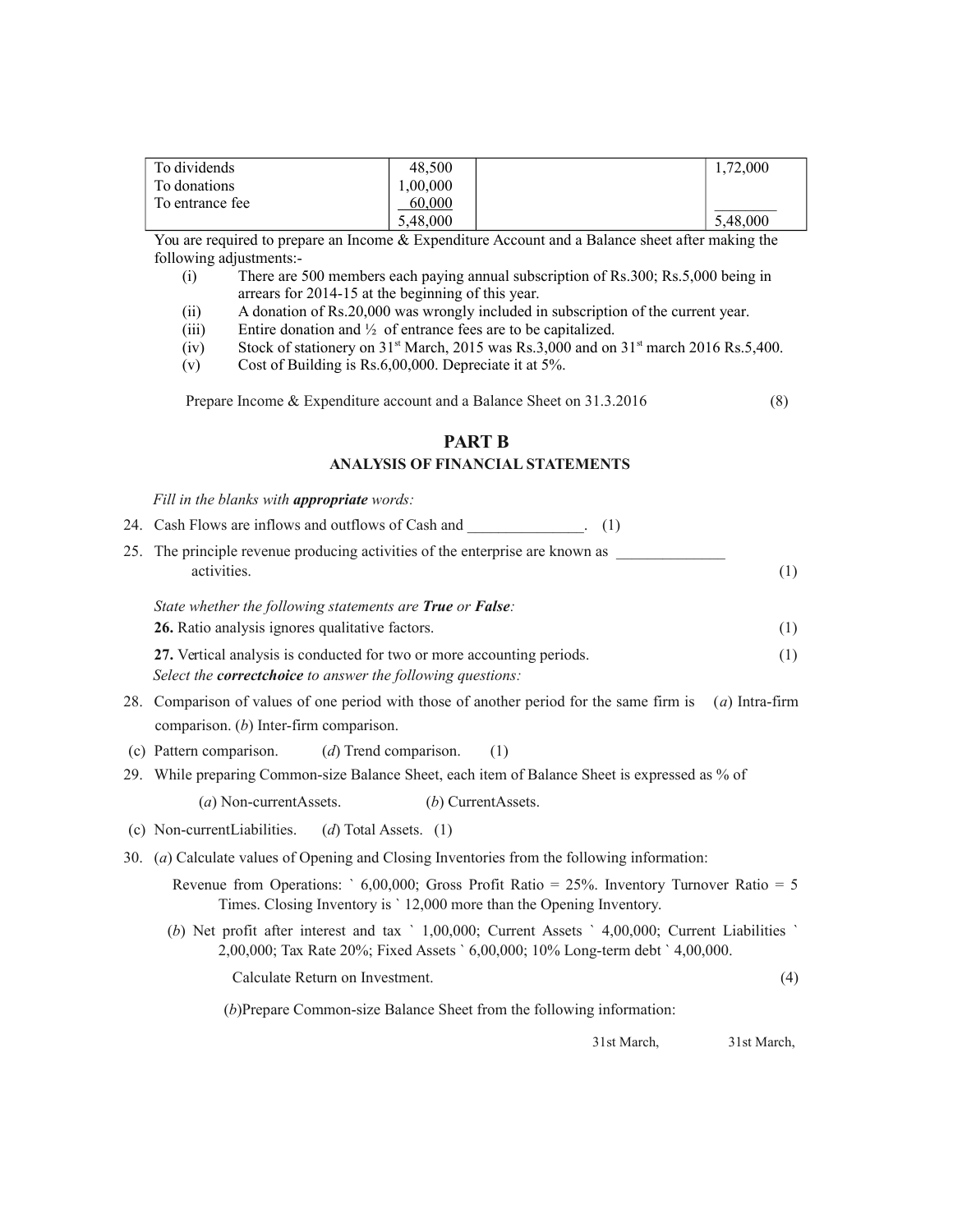|                        | 2019()    | 2018()   |
|------------------------|-----------|----------|
| Shareholders' Funds    | 9,00,000  | 6,00,000 |
| Non-currentLiabilities | 3,00,000  | 3,00,000 |
| CurrentLiabilities     | 3,00,000  | 1,00,000 |
| Non-currentAssets      | 10,50,000 | 7,00,000 |
| CurrentAssets          | 4,50,000  | 3,00,000 |
|                        | $\sim$    |          |

*Or*

- (a) State *any two* tools of Financial Analysis.
	- 31. (a) Which item is assumed as 100% in case of Common size statement of P&L?
	- (b) From the following Statement of Profit and Loss of the Sakhi Ltd. for the year ended 31st March, 2019, prepare Comparative Statement of Profit and Loss:

#### STATEMENT OF PROFIT AND LOSS *for the year ended 31st March, 2019*

| Particulars                                                                | 31st March, | 31st March,        |
|----------------------------------------------------------------------------|-------------|--------------------|
|                                                                            | 2018()      | 2019(              |
| I. Revenue from Operations                                                 | 25,00,000   | 40,00,000          |
| II. Expenses:<br>Employee Benefit Expenses (5% of Revenue from Operations) | $\cdots$    | $\cdots$           |
| Other Expenses                                                             | 5,90,000    | 6,80,000           |
| III. Rate of Tax 35%                                                       | $\cdots$    | $\cdots$<br>(1, 1) |

 $(1 + 3)$ 

 **32.** (*a*) From the following information, calculate Cash Flow from Investing Activities:

| Particulars              | $\text{Closing}(\dot{\theta})$ | Opening $($ ) |
|--------------------------|--------------------------------|---------------|
| Machinery (At cost)      | 4,20,000                       | 4,00,000      |
| Accumulated Depreciation | 1,10,000                       | 1,00,000      |
| Patents                  | 1,60,000                       | 2,80,000      |

*Additional Information:*

- (i) During the year, a machine costing ` 40,000 with its accumulated depreciation of ` 24,000 was sold at a profit of 25% of book value.
- (ii) Patents were written off to the extent of ` 40,000 and some patents were sold at a profit of ` 20,000.

(*b*) From the following information, calculate Cash Flow from Financing Activities:

| Particulars          | 31st March, | 31st March, |
|----------------------|-------------|-------------|
|                      | 2019()      | 2018(       |
| Equity Share Capital | 15,00,000   | 10,00,000   |
| 10% Debentures       | $\cdots$    | 1,00,000    |
| 8% Debentures        | 2,00,000    | $\cdots$    |

*Additional Information:*